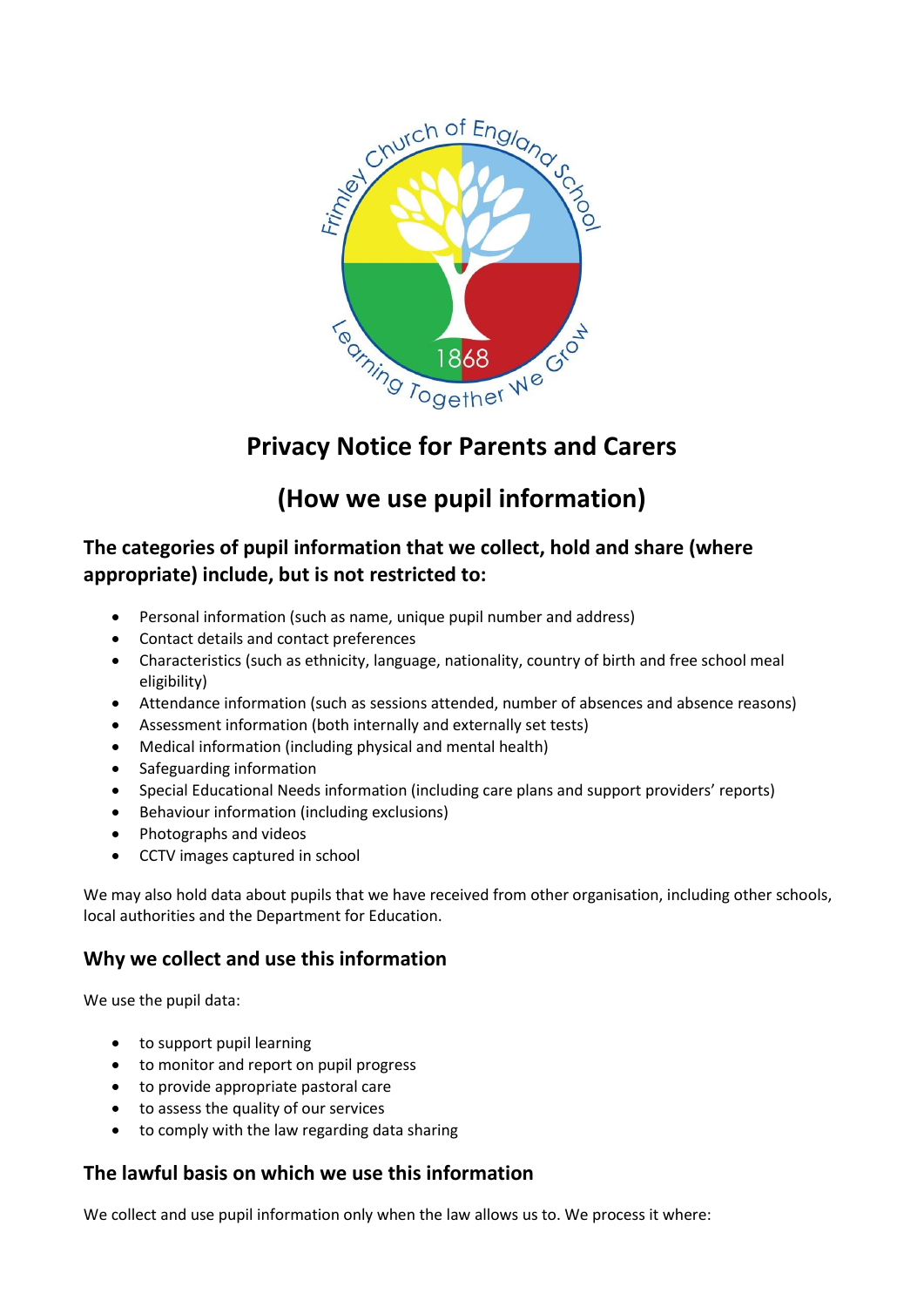- we need to comply with a legal obligation
- we need it to perform an official task in the public interest
- we have obtained consent to use it in a certain way
- we need to protect the individual's vital interests (or someone else's interests)

Where we have obtained specific consent to use pupils' personal data, this consent can be withdrawn at any time. We will make this clear when we ask for consent, and explain how consent can be withdrawn.

#### **Collecting pupil information**

Whilst the majority of pupil information you provide to us is mandatory, some of it is provided to us on a voluntary basis. In order to comply with the General Data Protection Regulation, we will inform you whether you are required to provide certain pupil information to us or if you have a choice in this.

### **Storing pupil data**

We hold personal information about pupils while they are attending our school. We may keep it beyond their attendance at our school if this is necessary in order to comply with our legal obligations. We have a records management policy which sets out how long we keep information about our pupils available via the school office and on our website.

#### **Who we share pupil information with**

Where it is legally required or necessary (and it complies with data protection law) we may share pupil information with:

- schools that the pupil's attend after leaving us
- our local authority
- the Department for Education (DfE)
- the pupil's family and representatives
- our regulator (OfSTED)
- suppliers and service providers (to enable them to provide the service we have contracted them for)
- financial organisations
- our auditors
- health authorities
- health and social welfare organisations
- professional advisors and consultants
- The Prospect Trust

### **Why we share pupil information**

We do not share information about our pupils with anyone without consent unless the law and our policies allow us to do so.

We share pupils' data with the Department for Education (DfE) on a statutory basis. This data sharing underpins school funding and educational attainment policy and monitoring.

We are required to share information about our pupils with the Local Authority (LA) and the Department for Education (DfE) under section 3 of The Education (Information about Individual Pupils) (England) Regulations 2013.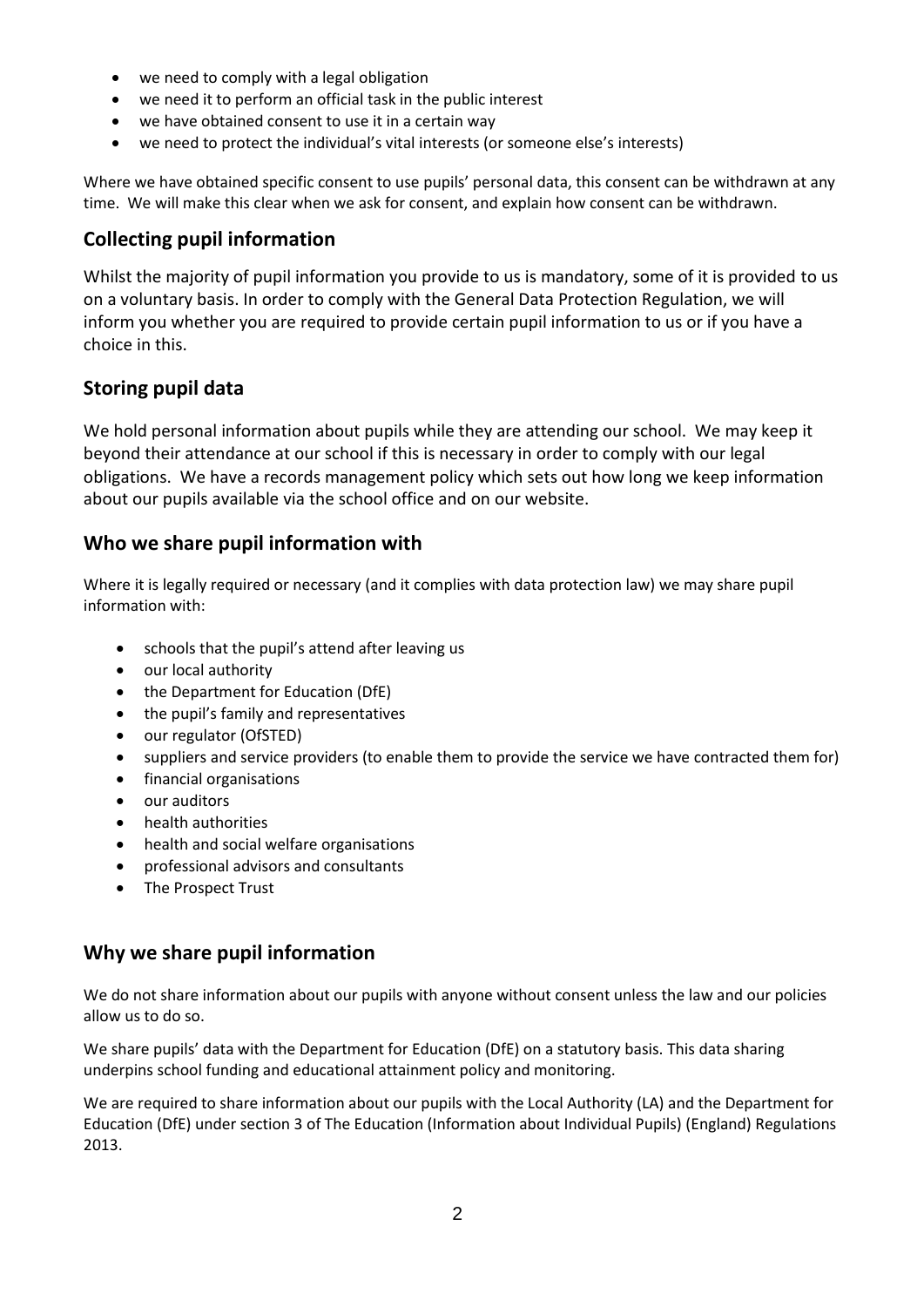# **Data collection requirements:**

To find out more about the data collection requirements placed on us by the Department for Education (for example; via the school census) go to [https://www.gov.uk/education/data-collection-and-censuses-for](https://www.gov.uk/education/data-collection-and-censuses-for-schools)[schools.](https://www.gov.uk/education/data-collection-and-censuses-for-schools)

# **The National Pupil Database (NPD)**

The NPD is owned and managed by the Department for Education and contains information about pupils in schools in England. It provides invaluable evidence on educational performance to inform independent research, as well as studies commissioned by the Department. It is held in electronic format for statistical purposes. This information is securely collected from a range of sources including schools, local authorities and awarding bodies.

We are required by law, to provide information about our pupils to the DfE as part of statutory data collections such as the school census. Some of this information is then stored in the NPD. The law that allows this is the Education (Information About Individual Pupils) (England) Regulations 2013.

To find out more about the NPD, go to [https://www.gov.uk/government/publications/national-pupil](https://www.gov.uk/government/publications/national-pupil-database-user-guide-and-supporting-information)[database-user-guide-and-supporting-information.](https://www.gov.uk/government/publications/national-pupil-database-user-guide-and-supporting-information)

The department may share information about our pupils from the NPD with third parties who promote the education or well-being of children in England by:

- conducting research or analysis
- producing statistics
- providing information, advice or guidance

The Department has robust processes in place to ensure the confidentiality of our data is maintained and there are stringent controls in place regarding access and use of the data. Decisions on whether DfE releases data to third parties are subject to a strict approval process and based on a detailed assessment of:

- who is requesting the data
- the purpose for which it is required
- the level and sensitivity of data requested: and
- the arrangements in place to store and handle the data

To be granted access to pupil information, organisations must comply with strict terms and conditions covering the confidentiality and handling of the data, security arrangements and retention and use of the data.

For more information about the department's data sharing process, please visit: [https://www.gov.uk/data](https://www.gov.uk/data-protection-how-we-collect-and-share-research-data)[protection-how-we-collect-and-share-research-data](https://www.gov.uk/data-protection-how-we-collect-and-share-research-data)

For information about which organisations the department has provided pupil information, (and for which project), please visit the following website: [https://www.gov.uk/government/publications/national-pupil](https://www.gov.uk/government/publications/national-pupil-database-requests-received)[database-requests-received](https://www.gov.uk/government/publications/national-pupil-database-requests-received)

To contact DfE[: https://www.gov.uk/contact-dfe](https://www.gov.uk/contact-dfe)

### **Requesting access to your personal data**

Under data protection legislation, parents and pupils have the right to request access to information about them that we hold. Parents/carers can make a request with respect to their child's data where the child is not considered mature enough to understand their rights over their own data (usually under the age of 12).